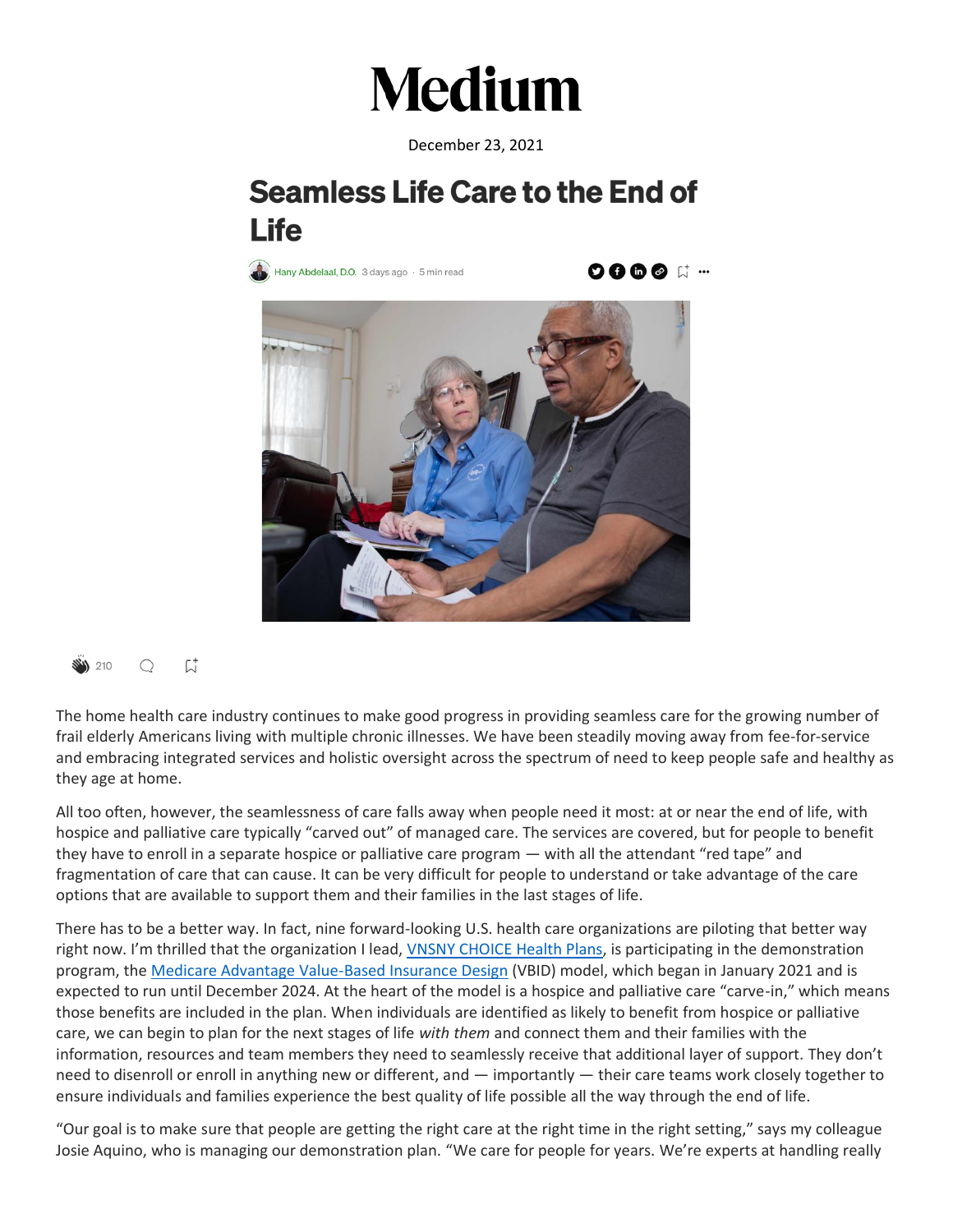difficult, complicated chronic cases, and we're also able to make a graceful segue into the next stages of life as painlessly as possible for families."

While the details of our demonstration program might seem technical, the day-to-day impact they can have on people's lives is profound. Take a typical plan member, an 82-year-old man with diabetes, hypertension and congestive heart failure who has managed his symptoms at home for years with the help of his care team. He has grown increasingly short of breath and faces serious vision and circulatory problems from diabetes. Thanks to the plan's carve-in, he could now be identified as benefiting from additional palliative or end-of-life services and could be directly connected to them. (The identification might come from the plan member's dedicated care manager, who oversees all aspects of care and may foresee a deteriorating health trajectory, or from VNSNY's systems that flags people who could qualify for and benefit from palliative or end-of-life care.)



The care team could then begin conversations with the member and his family about their goals at this stage of the illness, including [advance care planning](https://www.vnsny.org/how-we-can-help/home-healthcare-basics/what-is-advance-care-planning/) and [advance directives,](https://www.vnsny.org/article/end-life-legal-information-advance-directives/) and, depending on his prognosis, could connect them with palliative or hospice care. The care manager — who knows the member well — would communicate regularly with the palliative or hospice interdisciplinary care teams, with the goal of ensuring that he receives the appropriate level of care at all times.

## *Palliative Care: an Important Step in the Journey*

[Palliative care](https://www.nia.nih.gov/health/what-are-palliative-care-and-hospice-care#palliative) plays an important role in this seamless care journey. Indeed, all programs participating in the demonstration are required to have a palliative care program (which we do as part of the Visiting Nurse Service of New York's [Care Management Organization](https://care360solutions.vnsny.org/)). "Often, people aren't aware of their options, what's out there to help them," says June Stanley, who heads the palliative care program. "We have the expertise to educate and listen to each person." Recently, June sat down with a plan member's son and explained how palliative care could help his father breathe easier as his COPD worsened. "We'll manage his oxygen so he's not becoming short of breath," she told the son. "We'll look at his medications, we'll visit more often and call to see how he's doing. We'll put him on some monitoring, and all the services will be coordinated."

Says Carolyn Sage, who oversees VNSNY nurse practitioners delivering palliative care, "We reach people at the point where we're seeing those chronic conditions starting to decline, but they're not quite ready for hospice. Maybe they're losing weight, having trouble breathing, struggling with a nonhealing wound. They do need that extra level of care and support to help them understand the chronicity of their illness and get them ready for what's to come down the road." It takes time, understanding and patience.

People often confuse hospice and palliative care, because both provide specialized care at the latter stages of an illness. Hospice refers to a complete array of end-of-life care — including nurse-led symptom management, spiritual care, social